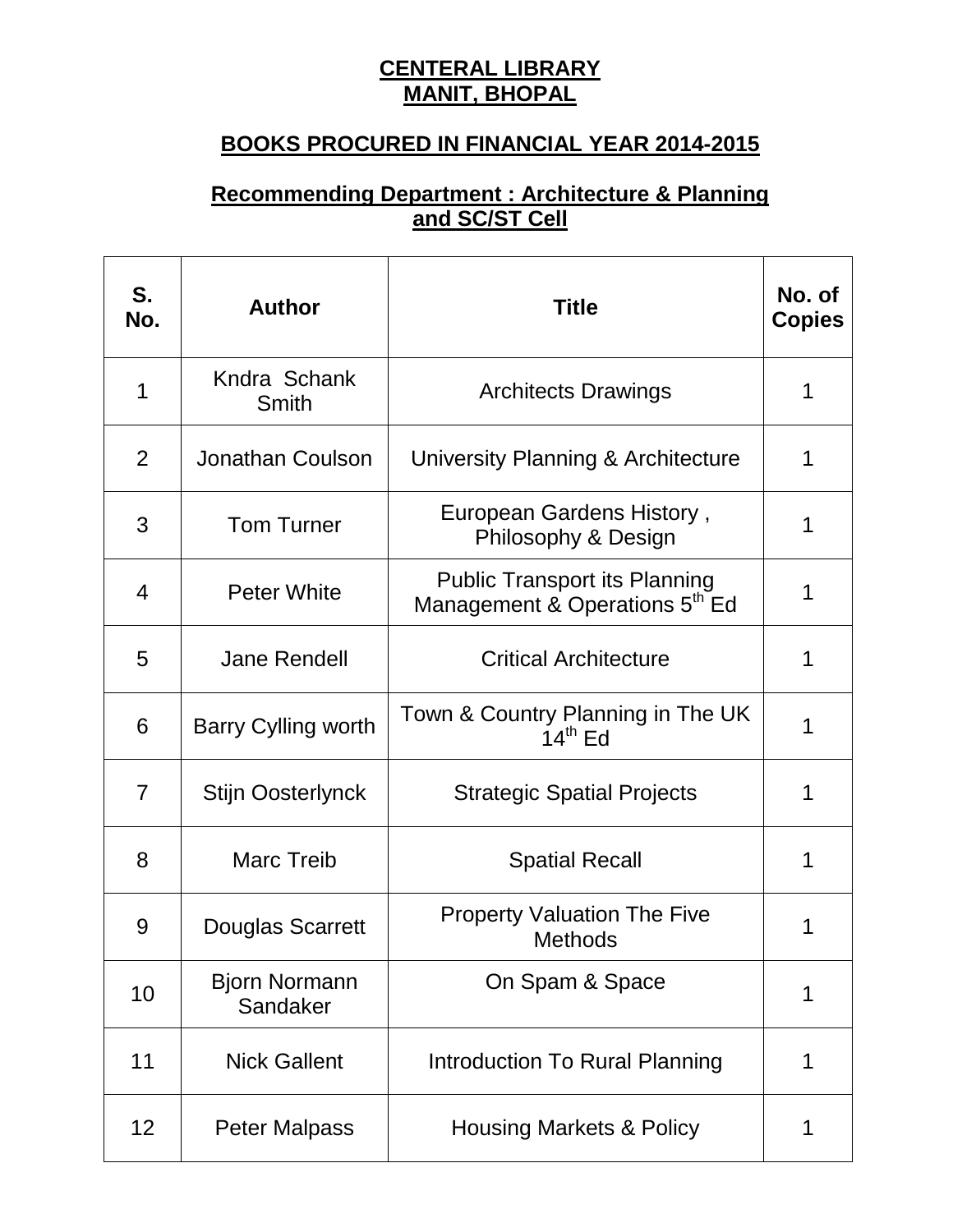| S.<br>No. | <b>Author</b>                       | <b>Title</b>                                                                         | No. of<br><b>Copies</b> |
|-----------|-------------------------------------|--------------------------------------------------------------------------------------|-------------------------|
| 13        | Jean Paul<br>Rodrigue               | The Geography Of Transport<br><b>Systems</b>                                         | 1                       |
| 14        | <b>Hildebrand Frey</b>              | Vision Of Sustainability Cities &<br>Regions                                         |                         |
| 15        | <b>Stephen Marshall</b>             | Urban Coding & Planning                                                              | 1                       |
| 16        | Wiley                               | <b>Unique Building</b>                                                               | 1                       |
| 17        | Z Maekawa                           | Environmental & Architectural<br><b>Acoustics</b>                                    |                         |
| 18        | Ron Kasprisin                       | Urban Design The Composition Of<br>Complexity                                        | 1                       |
| 19        | Jan Kaplicky                        | <b>Confessions Principles Architecture</b><br>process Life                           |                         |
| 20        | <b>Ulrich Pfammatter</b>            | The Making Of The Modern Architect<br>& Engineer                                     | 1                       |
| 21        | Peter Tregenza                      | Day lighting: Architecture & Lighting<br>Design                                      | 1                       |
| 22        | Nicoletta Trasi                     | <b>Interdisciplinary Architecture</b>                                                | 1                       |
| 23        | C Zevenbergen                       | <b>Urban Flood Management</b>                                                        |                         |
| 24        | <b>Brenda Case</b><br><b>Scheer</b> | The Evolution Of Urban Form<br><b>Typology For Planners And</b><br><b>Architects</b> | 1                       |
| 25        | $L/$ Lees                           | Gentrification                                                                       | 1                       |
| 26        | <b>Richard Hyde</b>                 | The Environmental Brief Pathways<br>For Green Design                                 | 1                       |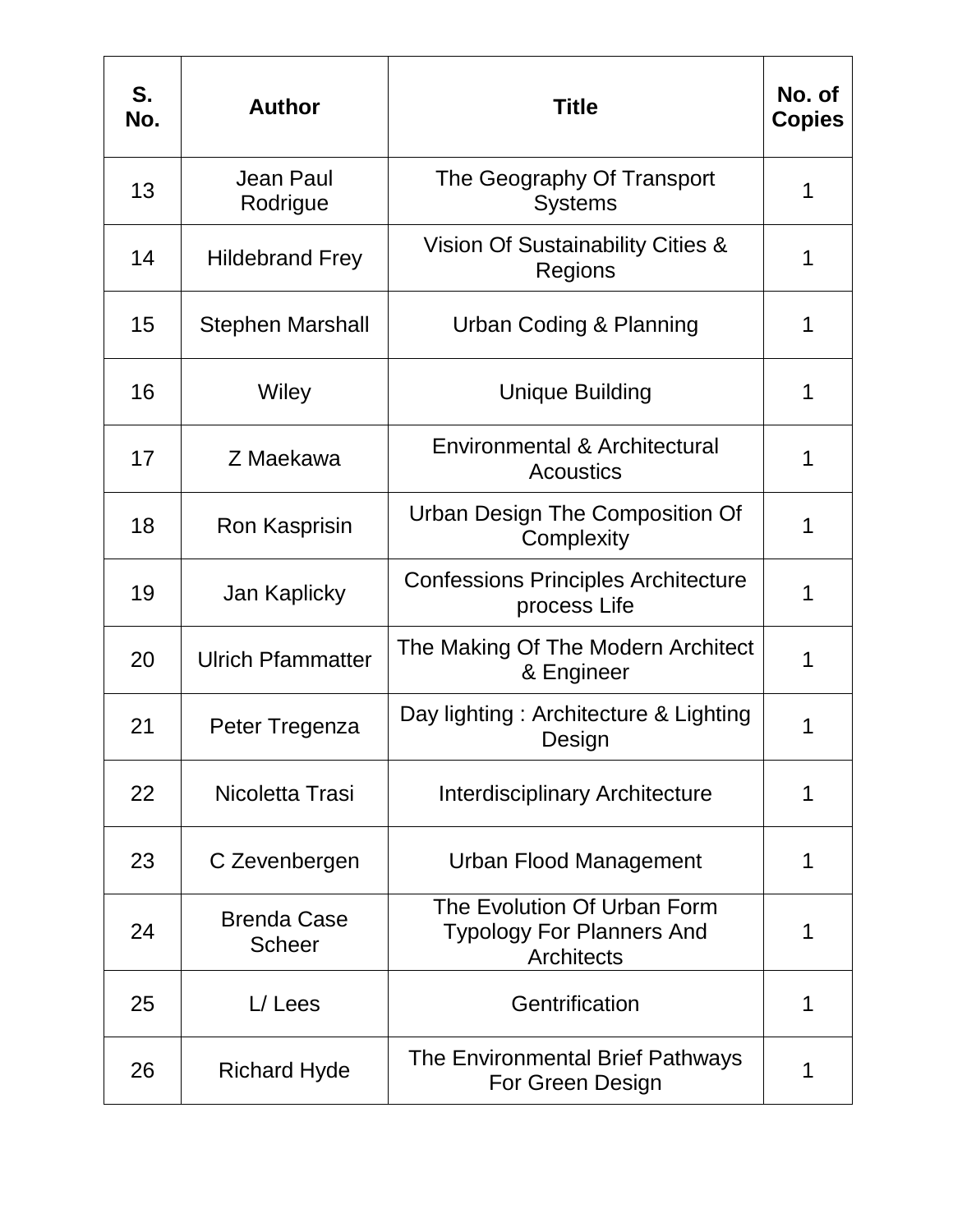| S.<br>No. | <b>Author</b>           | <b>Title</b>                                                                                    | No. of<br><b>Copies</b> |
|-----------|-------------------------|-------------------------------------------------------------------------------------------------|-------------------------|
| 27        | Marco Frascari          | Eleven Exercise In The Art Of<br><b>Architectural Drawing</b>                                   | 1                       |
| 28        | Robert Woodbury         | Elements Of Parametric Design                                                                   | 1                       |
| 29        | Peter Szalapaj          | Contemporary Architecture & The<br><b>Digital Design Process</b>                                | 1                       |
| 30        | <b>James Defilippis</b> | The Community Development<br>Reader                                                             | 1                       |
| 31        | <b>Christian Bjone</b>  | First House The Grid, The Figure &<br>The Voi                                                   |                         |
| 32        | <b>Jonathan Barnett</b> | <b>City Design</b>                                                                              | 1                       |
| 33        | <b>Paul Oliver</b>      | <b>Built To Meet Needs Cultural Issues</b><br>In Vernacular Architecture                        |                         |
| 34        | Javier Senosiain        | Bio - Architecture                                                                              |                         |
| 35        | Mary Ann Steane         | The Architecture Of Light                                                                       |                         |
| 36        | Joseph De Chiara        | <b>Time Saver Standard For Housing</b><br><b>And Residential Development</b>                    |                         |
| 37        | <b>Michael Hensel</b>   | <b>Emergent Technologies &amp; Design:</b><br>Towards A Biological Paradigm For<br>Architecture | 1                       |
| 38        | Nadia Amoroso           | The Exposed City: Mapping The<br>Urban Invisibles                                               | 1                       |
| 39        | <b>Susan Owens</b>      | Land & Limits: Interpreting<br>Sustainability In The Planning<br><b>Process</b>                 | 1                       |
| 40        | Noah Hysler Rubin       | Patrick Geddes And Town Planning<br><b>A Critical View</b>                                      |                         |